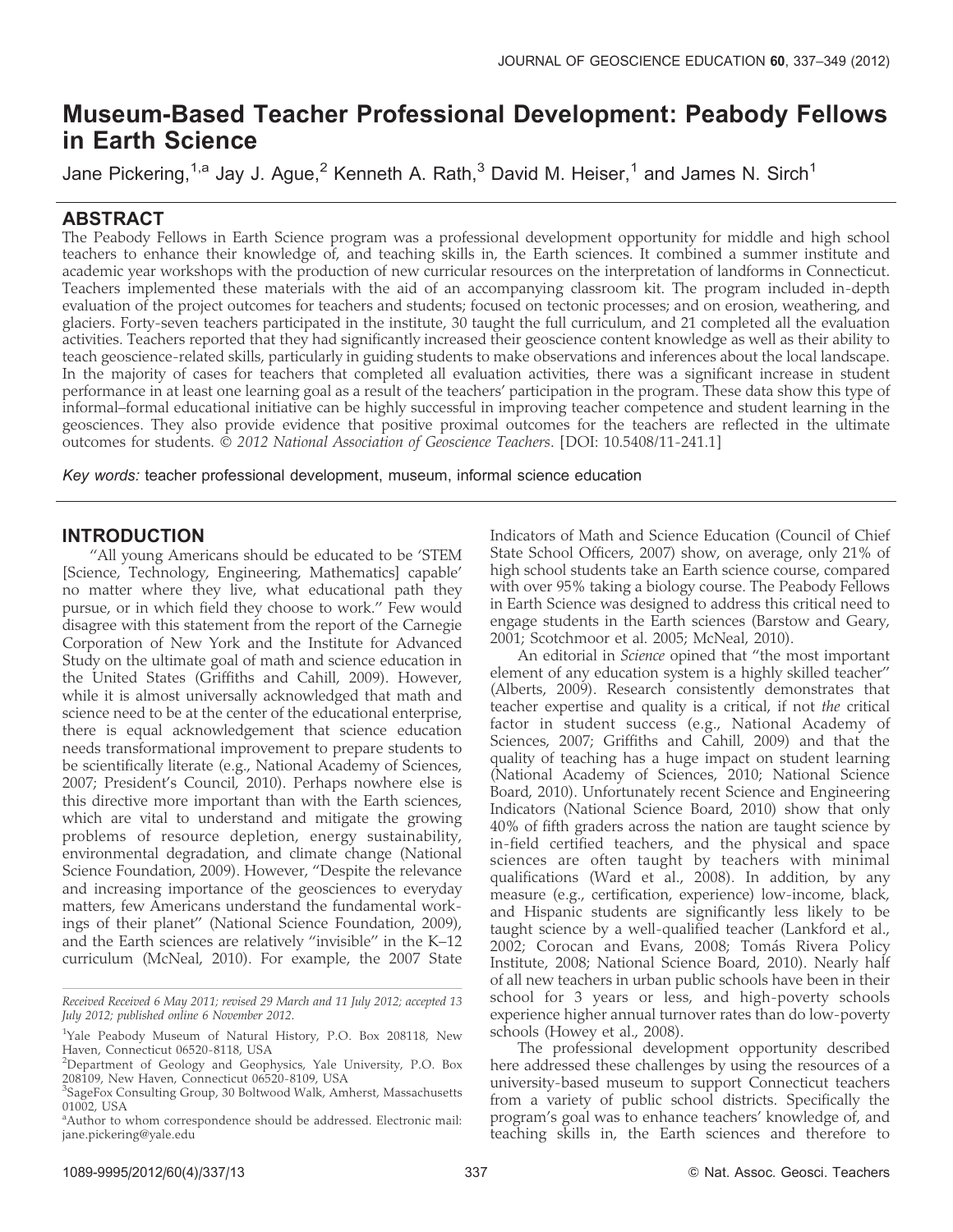improve their students' skills and knowledge. The main outcomes centered on teachers' and students' ability to interpret and investigate their local landscape and the geologic forces that shaped that landscape as follows.

Teachers would:

- Know how to interpret landforms that result from different geologic forces, both in the State of Connecticut and across Earth, and have the resources and skills to effectively teach associated topics in the framework of local, state, and national science standards.
- Learn how to use observation, field sites, and research results to understand Earth sciences.
- Increase their use of interdisciplinary and inquirybased teaching methods in the classroom, for example, through the incorporation of hands-on materials into the teaching of their curriculum.

Students would:

- Learn that their local environment, the State of Connecticut, provides numerous windows into the past, where one can observe evidence of constructive and destructive geological forces including tectonic processes, and glaciation, weathering, and erosion.

The program, through collaboration with school districts that have high enrollments of students of color, was designed to support African-American and Hispanic students who are grossly under-represented in all parts of the science, technology, engineering, and mathematics (STEM) education pipeline and science careers, especially those involving the physical sciences (Czujko et al., 2008; Tomás Rivera Policy Institute, 2008). The instructional approach taken was to develop and evaluate a program model that brought together best practices in professional development design with the resources of a university-based natural history museum (collections, exhibits, staff, faculty). Informal science institutions  $(ISIs)^1$  make significant contributions to the K–12 learning environment. A survey of 475 informal science centers in the United States (Phillips et al., 2007) discovered that over 70% of ISIs have programs specifically designed for school audiences. However, that same survey revealed only 16% offered teacher institutes with the 40 h (or more) contact time recommended for effective professional development (for example, see Penuel et al., 2009). Those that do are almost all very large museums (for example, the Institute for Inquiry at the Exploratorium, MUSE at the Science Museum of Minnesota, and Urban Advantage at the American Museum of Natural History) that have substantial staff and other resources not available to many smaller museums and their communities. The program aimed to pilot an in-depth professional development model that could be implemented at small-/medium-sized institutions. It also aimed to investigate teachers' perceptions of how the program supported their instruction, and study the outcomes for the students themselves, both to test the model

and to contribute to the currently very limited quantitative evidence of the effectiveness (or not) of professional development based in a museum.

# CONTEXT

'Great'' STEM teachers have a deep content knowledge and a strong pedagogical training specific to STEM (President's Council, 2010). The nationwide lack of teachers with Earth science credentials is considered to be a major factor in the lack of awareness of, and interest in, the geosciences among students (Huntoon et al., 2005; McNeal, 2010). In many states (including Connecticut) the Earth sciences are most commonly taught during the eighth grade, and certification standards for middle school mean most teachers have only introductory coursework in the Earth sciences (American Geological Institute, 2007). With little preparation, many teachers have misconceptions about fundamental topics, such as plate tectonic theory or the rock cycle, that greatly inhibit geoscience understanding (King, 2008). An unfamiliar content area also means teachers might not use the hands-on, experiential teaching methods that effectively engage students. It is vital that in-service teachers are able to maintain continuous contact with fresh content to keep their knowledge up to date (Griffiths and Cahill, 2009) as well as to improve their understanding of strategies that prepare and inspire students to be successful in science (National Academy of Sciences, 2010). Science teachers themselves report that they believe ongoing professional development opportunities in the geosciences are essential for them to teach the subject effectively (Science Education Resource Center, 2003).

The current environment of accountability and test taking in the nation's public schools mandated by U.S. department of Education's No Child Left Behind legislation has had a profound impact on all aspects of K–12 education. One of these is that the increasing emphasis on teaching to the test often results in the loss of a connection to the world of resources outside of the classroom (Bevan et al., 2010). As it becomes increasingly hard for teachers to take students away from school, museum–school relationships must expand from the field trip model to one of an ongoing resource partnership to continue to play a significant role in supporting and improving formal K–12 education (e.g., Astor-Jack et al., 2007; Bamberger and Tal, 2007; National Research Council, 2009). In their seminal report on Earth science education ''Blueprint for Change,'' Barstow and Geary (2001) state that museums have the capacity to be key providers of high-quality materials that support national science standards as well as of exemplary teacher professional development opportunities. Teachers, too, see museums as places to learn science content, to improve their pedagogical skills, to help them develop resources and strategies that engage and sustain student interest, and to interact with science-rich professional communities (Philips et al., 2007; MacDonald et al., 2008).

In an in-depth study on the role ISIs can play in K–12 education (Bevan et al. 2010), the authors identify a number of structural features and affordances<sup>2</sup> these institutions

 $1$  The term "Informal Science Institution" is used throughout the paper to refer to science centers, museums, and other science-rich cultural institutions.

 $2$  Affordances are the opportunities for acting, thinking, or feeling that are provided by a given environment. See Bevan et al., 2010, p. 23, for a discussion.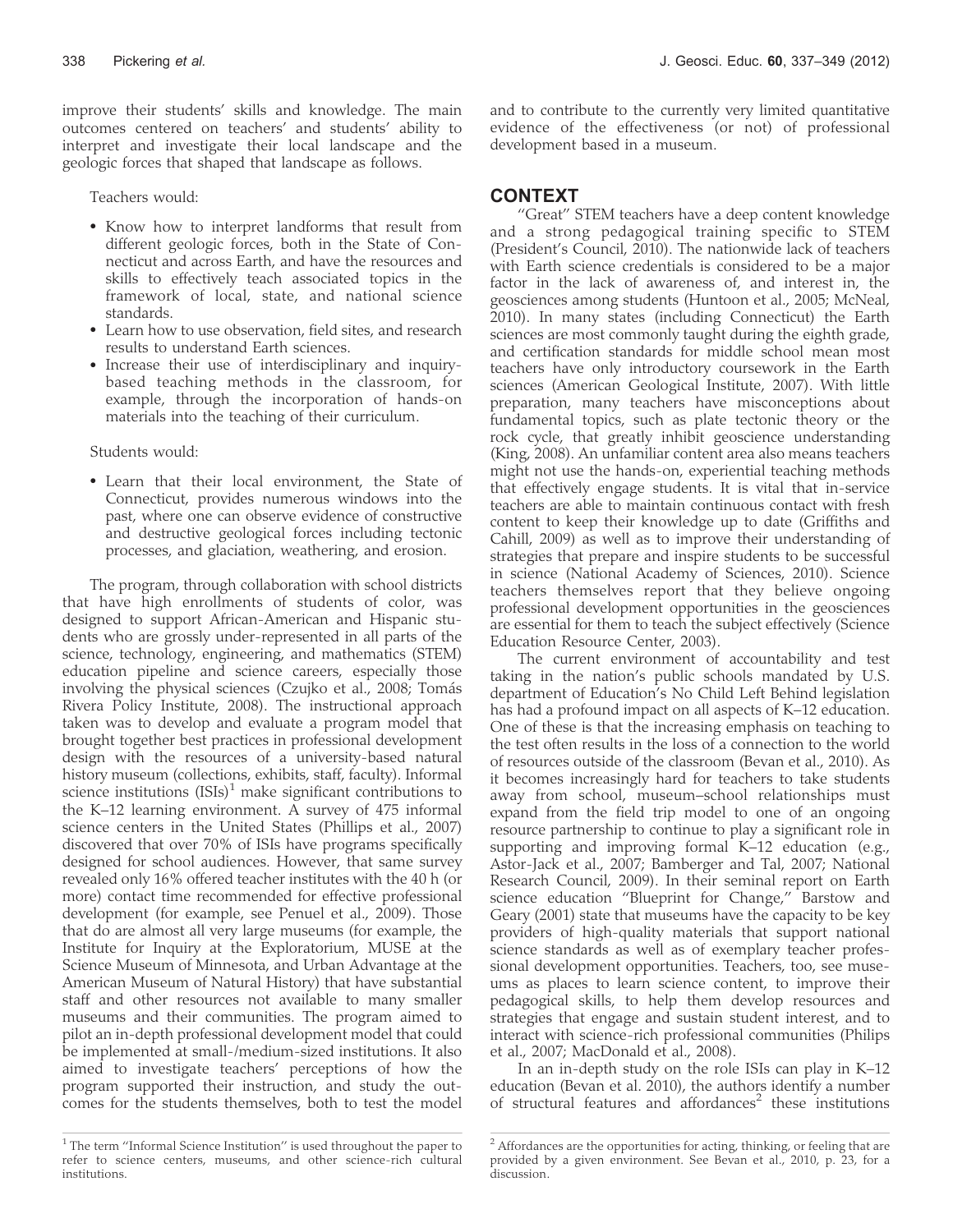provide and how they complement the school environment. ISIs routinely provide three-dimensional exhibits, real objects, and immersive experiences that afford different types of student engagement and understanding than that provided by school. They also have access to different types of data and connections to current science that can engage students in current research. In particular, the object-based and place-based approaches that are fundamental to ISI's pedagogy naturally promote the scientific processes of inquiry. For teachers, ISIs can provide resources, including staff expertise and availability, for ongoing and sustained professional development support, as well as curricular materials and site-based programs that are integrated into the core academic curriculum. ISIs also tend to focus more on affective and practical approaches to professional development that complement the more cognitive approach of other providers (Astor Jack et al., 2007). In summary, formal–informal collaborations lead to conceptually rich and compelling science learning programs, as well as to the creation of learning communities that bring together teachers from different districts and informal educators.

However, as noted earlier, few ISIs are involved in indepth teacher professional development. The models that do exist (e.g., MacDonald et al., 2008) are far beyond most institutions' capacity to implement. In addition, and very importantly, research on the effect of informal science institutions' efforts in teacher professional development is extremely scarce (Astor-Jack et al., 2007, Bevan et al., 2010). The ultimate goal of any professional development is one step removed from the program—its effect on student learning. While it is generally accepted that the quantity of professional development (and its content) has effects on teaching practice and classroom culture and is an important predictor of student outcomes (Desimone et al., 2002; Banilower et al., 2007; Yoon et al., 2007), studies that look directly at the effect on student learning are far fewer (Yoon et al., 2007; Blank and de las Alas, 2009). As summarized in a recent National Academies report on learning in informal science environments (National Research Council 2009, p. 132–134), most research on the impact of ISIs on K–12 education has focused on field trips. This work has not been extended to examine the impact (or not) of professional development programs and the impact on the students themselves. There is urgent need for more documentation and evidence of the outcomes of ISI activities in this area (Bevan et al., 2010).

## Program Design

The Peabody Fellows program was designed according to best practices for effective professional development in the sciences as well as taking full advantage of its setting in a museum: It contained rigorous subject content, addressed science standards and was focused on classroom practice, encouraged inquiry-oriented teaching techniques through the use of place-based and object-based learning, and incorporated support over time for teachers to integrate new skills into their teaching (see, for example, Banilower et al., 2007; Blank and de las Alas, 2009; Bevan et al., 2010; National Science Board, 2010). In addition, it incorporated elements recognized as being particularly important for Earth science professional development: It provided field experiences, introduced teachers to geoscience professionals, and provided an integrated geoscience perspective (Science

Education Resource Center, 2003; Huntoon et al., 2005). Since the Museum recruited teachers primarily from urban school districts that have high enrollments of students of color, strategies shown to be especially effective for this audience were used (Science Education Resource Center, 2009).

The primary pedagogical model the program used was to adopt a ''place-based'' approach that uses the local community and environment as a starting point to teach concepts across the curriculum, and has been shown to be particularly effective approach for urban youth (Barstow and Geary, 2001; Harnik and Ross, 2004; Science Education Resource Center, 2009). This addressed the fact that most urban teachers are not aware of the many different ways that local geology can be used as an effective context for Earth science topics (Kean and Enochs, 2001; Birnbaum, 2004). It also allows teachers to address the misconception many urban students have that Earth science is not relevant to their lives (as summarized by the Science Education Resource Center, 2009).

Another hallmark of the program was the significant involvement of teachers in its development, and in its acknowledgement (both through explicit statements and through ensuring sufficient time during the institute) of the importance of the teachers' own contributions and decisions on designing the students' educational experiences. Teacher input into curriculum design (as well as assessment) is vital in today's high-stakes testing environment when teachers in different states, and even in neighboring districts, operate in different environments both in terms of content and pacing through the school year. It is also recognized that involving teachers in curriculum decisions is far more effective for their students (for a summary discussion of this topic, see Penuel and Gallagher, 2009). The Peabody Fellows program's model provided opportunities for teachers to collaborate with their peers and interact with expert mentors in the form of museum educators and university science faculty. Interactions with their peers help teachers make their interpretation and instructional decisions more explicit, and mentors help teachers address gaps between curriculum writers' design intentions and teacher enactment (Penuel and Gallagher, 2009). There are extensive and excellent Earth science K–12 activities on the Web and in print. However, they are rarely aligned with curricula from the local school district or state standards, and they need to be linked to those standards to make them attractive and useful for teachers (Penuel et al., 2007; Mervis, 2009). Given this wealth of resources, rather than developing new materials and activities, the project team decided to bring together a set of nationally recognized educational activities to produce a customized and locally relevant curriculum for Connecticut teachers.

Finally, based on the Museum's prior experience, the program model paid attention to several practical issues. Teachers were offered stipends in recognition of their commitment and to encourage completion of evaluation activities. Another important activity was involving teachers and school administrators, particularly science supervisors, from the beginning of the project to ensure its relevance and build ownership within the schools and districts. This is important to foster teachers' perception of coherence i.e., how well-aligned the activities are with their own goals for learning. This coherence is closely linked to the teachers'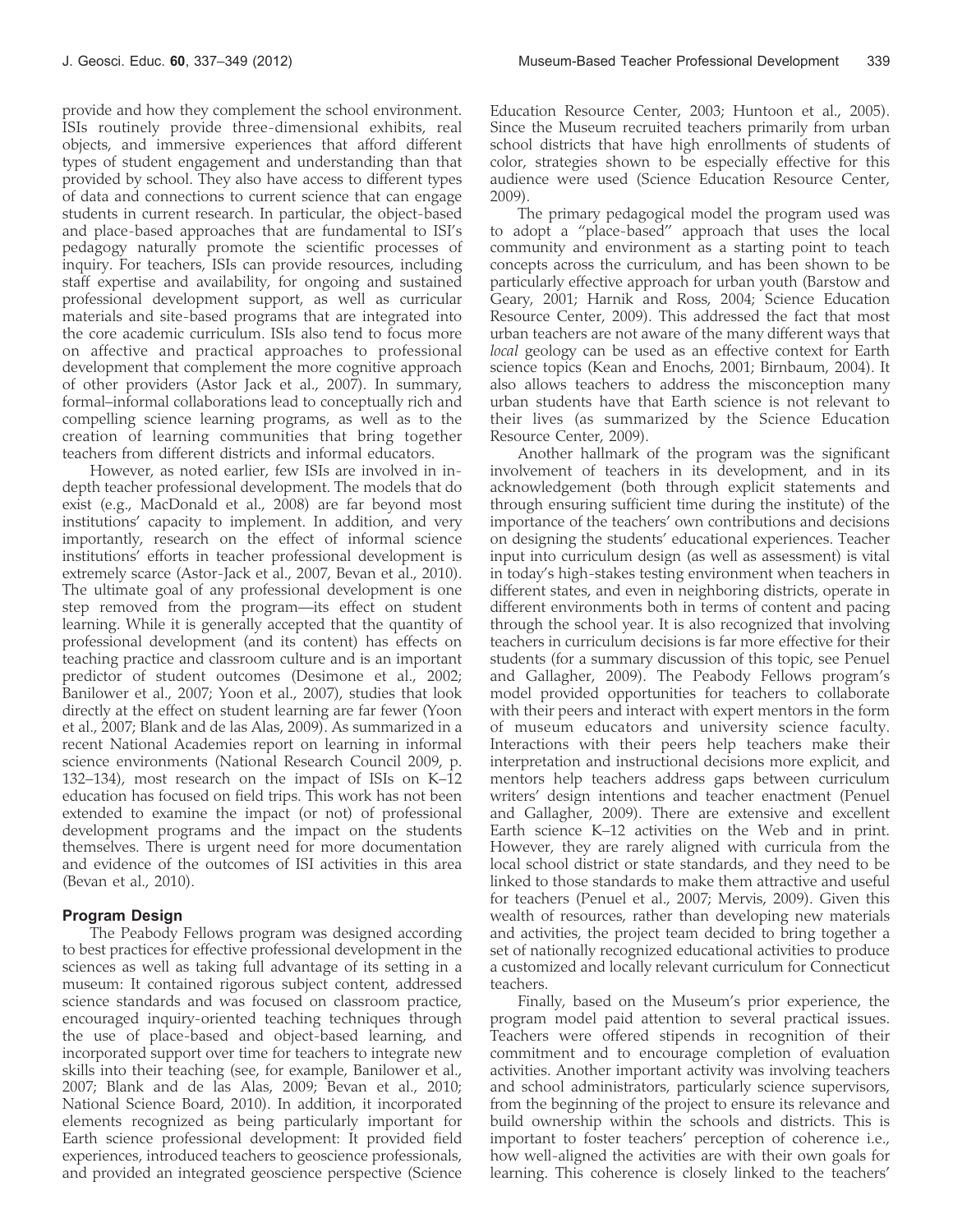understanding of their own district's goals, level of administrative support, and the social pressures within the schools; a program that supports this is more likely to foster change in practice, knowledge and support curriculum implementation (Penuel et al., 2009). In addition, the assessment instrument for the program was modeled on the State's test instruments, as research has shown that providing assessment to school districts that demonstrate how the program impacts student learning increases participation (Bevan, 2007).

# PROGRAM AUDIENCE

The Peabody Fellows in Earth Science served 47 teachers, all of whom were teaching in Connecticut. We recruited teachers from a variety of districts, about half of which were from Title 1 high-needs districts. The teachers were generally experienced, with only 12% having less than 4 years of teaching experience, compared with 62% with more than 9 years of teaching experience. Eighty percent were teaching students from grades six to eight. Just over 70% were female, and just under 90% were white.

Connecticut is home to some of the wealthiest communities in the United States as well as the poorest, and has one of the highest achievement gaps in the country between poor and nonpoor families, and between white students and their black and Hispanic peers (Ali and Dufresne, 2008). The program proactively recruited teachers from districts designated as ''high needs'' by No Child Left Behind legislation, and over half of participants were from such districts. For example, New Haven has a school district that educates almost 20,000 students, of whom 87% are students of color and 80% (up from 62% in 2006) are eligible for free/reduced-price meals (Strategic School Profile, 2010). The dropout rate is twice the State average. New Haven schoolchildren are educationally disadvantaged, consistently demonstrating low performance levels on mastery tests. Up to 75% of 4th–8th grade students perform below the State goals in reading, writing, and math; only 24.9% of 8th grade students and 15.5% of 10th grade students meet State goals in science (compared with 63 and 45% statewide). In Bridgeport public schools, another diverse urban environment, 98% of students are eligible for free/reduced-price lunch, 91% are students of color, and only 25% of 8th grade students meet State goals in science. Other school districts that participated include those in the Naugatuck River Valley, an economically depressed region of industrial and manufacturing towns such as the Meriden Public School District, in which 62% of students are eligible for free/ reduced-price lunch, 61% are students of color, and only 34% of 8th grade students meet State goals for science.

In Connecticut, the implementation of a new State framework for science, together with the introduction of performance-based assessments in science for grades five and eight in 2008, has focused teachers' and administrators' attention on sciences and the Earth sciences in particular. Discussions between the Museum and a number of science supervisors across the State indicated that Earth science was the top priority for professional development. It should be noted that while many museum-based teacher professional development programs are under-enrolled, recruitment for the program was not difficult, as it closely matched the schools' expressed need.

# METHODS

# Program Content and Implementation

The program was explicitly built around a seventh grade Connecticut Science Framework 7.3: ''Landforms are the result of the interaction of constructive and destructive forces over time.'' It includes content and activities that can be adapted for use in a sixth grade class as well high school Earth science classes. In Connecticut, as elsewhere, the science standards are structured around landscapes—it is the landscapes that are the result of the various tectonic and erosional processes that students are expected to be able to recognize and understand. For example, by the end of middle school Connecticut students are expected to understand how volcanic activity and the folding and faulting of rock layers during the shifting of the Earth's crust affect the formation of mountains, ridges, and valleys. Within 9 miles (14.4 km) of the center of New Haven, lies the Orange– Milford belt, the exposed remnant of a strongly folded and deformed rock unit that was at one time buried at depths of 30–40 km. Using real rock samples along with materials from author Ague's research on metamorphic processes within the Orange–Milford belt, teachers and students can investigate in their ''own backyard'' how rocks can be altered by heat and pressure deep within Earth and brought back to the surface.

The central 3-week curriculum unit was developed by Museum educators working closely with four very experienced classroom teachers. These ''resource development teachers'' were recruited the winter before the summer institute and met with Museum staff for six 4-h sessions to determine guiding themes, and choose new and existing core activities that integrated Connecticut State standards and expected performances. Rather than developing new materials and activities, the team decided to bring together a set of nationally recognized educational activities to produce a customized curriculum for Connecticut teachers. There were three sections of the unit: geologic time; tectonic processes; and glaciation, weathering, and erosion. A fourth section detailed additional resources that teachers could use to find suggested field sites in the State, online information and activities, and recommended publications. The detailed curriculum can be found online at: http:// peabody.yale.edu/sites/default/files/documents/education/ Connecticut%20Geology%20Guide%2013OCT2011.pdf and is summarized in Table I.

The program began with a 3-day summer institute for the teachers that included lectures, workshops, participatory demonstrations of classroom activities, and an all-day field trip to a variety of sites in Connecticut to view different landscapes and geological features (see the supplementary materials for details of the Institute Agenda; available at: http://dx.doi.org/10.5408/11-241s1). The activities were designed to introduce the curriculum and model its use in the classroom. Activities included how to use the Peabody Fellows geoscience kit in the classroom, current geoscience digital resources, and how to integrate Museum exhibits into the unit. Time was allowed for teachers to work with colleagues, and share ideas, activities, and teaching strategies. Particular attention was paid to topics subject to student confusion, such as the structure of the mantle, and the difference between weathering and erosion (King, 2000), as well as areas where teachers requested more content. The latter mostly surrounded teachers' knowledge of State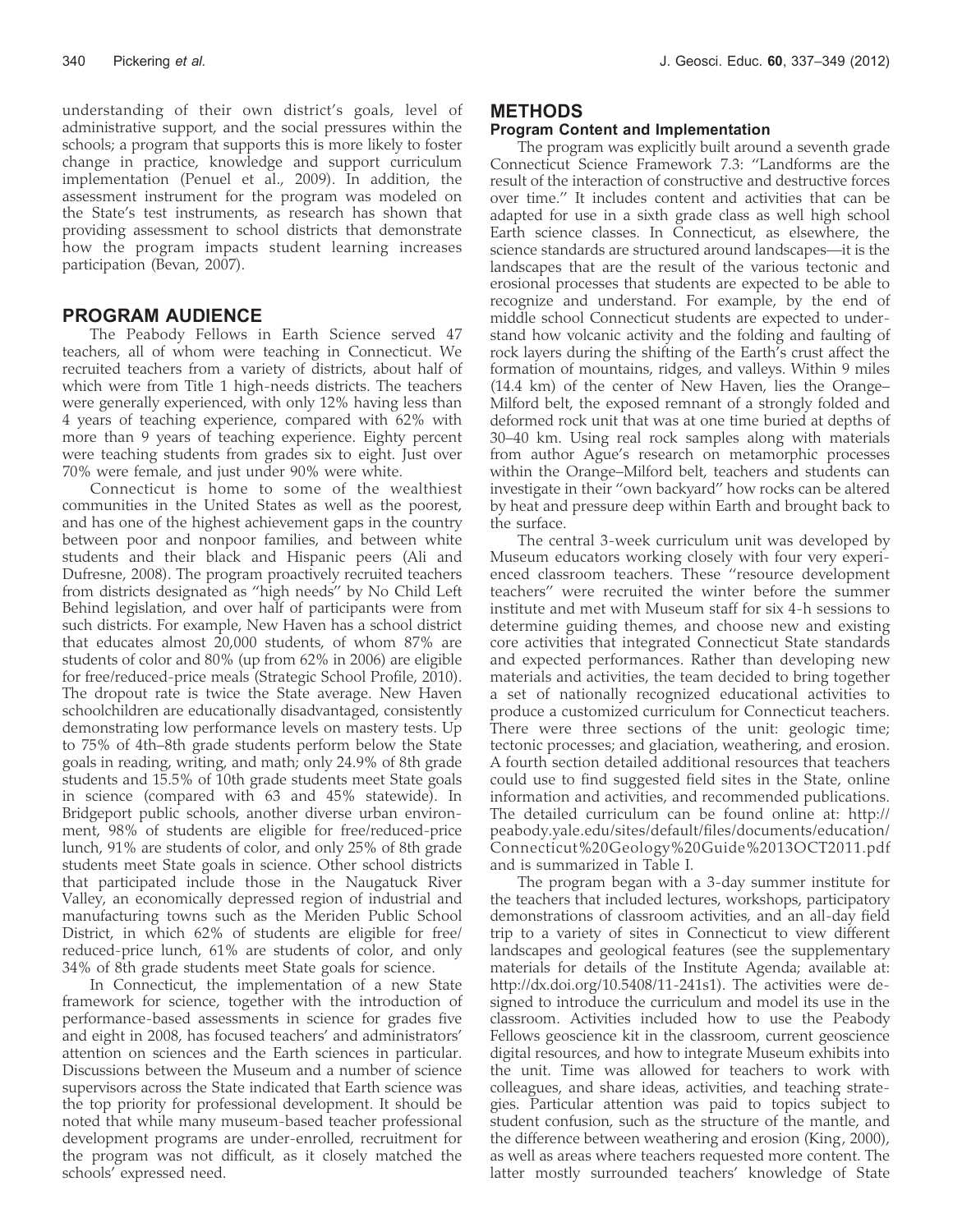TABLE I: Summary of program's curriculum guide.

| Curriculum section                       | Activity                                                        | Source                                                                                                                                                                                                                                                                                     |  |  |
|------------------------------------------|-----------------------------------------------------------------|--------------------------------------------------------------------------------------------------------------------------------------------------------------------------------------------------------------------------------------------------------------------------------------------|--|--|
| 1. Geologic time                         | Geologic time scale                                             | New activity: Earth Timeline and Connecticut Time Cards produced by<br>the program                                                                                                                                                                                                         |  |  |
| 2. Tectonic processes                    | Global patterns of earthquakes<br>and volcanoes                 | Gallery activity at the Peabody Museum; alternative activity involves<br>study of http://www.johomaps.com/world/worldtecton.jpg                                                                                                                                                            |  |  |
|                                          | A convection cell                                               | Revised hands-on activity: convection currents in water were created<br>using red due, blue-dyed ice cubes, and hot cups                                                                                                                                                                   |  |  |
|                                          | Snack tectonics                                                 | National Earth Science Teachers Activity, see http://www.<br>windows2universe.org                                                                                                                                                                                                          |  |  |
|                                          | Gelatin volcanoes                                               | Hawaii Space Grant Consortium activity, see http://www.spacegrant.<br>hawaii.edu/class_acts/GelVolTe.html                                                                                                                                                                                  |  |  |
|                                          | Demonstrating geologic<br>processes-modeling using<br>foam pads | Professor L.W. Braile, see http://web.ics.purdue.edu/~braile/edumod/<br>foammod/foammod.htm                                                                                                                                                                                                |  |  |
| 3. Glaciation, weathering<br>and erosion | Investigating how glacial<br>features are formed in rocks       | National Science Teachers Association, Explaining Glaciers Accurately,<br>see Science and Children, May, 2009, NSTA, and Glacial Shuffle Activity<br>from Yosemite Institute                                                                                                               |  |  |
|                                          | Delineating a watershed                                         | Adapted from a fact sheet by the Natural Resources Conservation<br>Service, see http://www.nh.nrcs.usda.gov/technical/Publications/<br>Topowatershed.pdf                                                                                                                                   |  |  |
|                                          | Reading the landscape online!                                   | New student worksheet for use with a variety of Earth observation<br>Web sites e.g., National Geographic Map Machine                                                                                                                                                                       |  |  |
|                                          | Stream table investigations                                     | Exploratorium, San Francisco, see http://www.exploratorium.edu/IFI/<br>docs/Stream_Table.pdf                                                                                                                                                                                               |  |  |
| 4. Additional resources                  | Not applicable                                                  | Resources include Web site for additional content on plate tectonics,<br>summary of key geologic features in Connecticut, list of Connecticut<br>geologic sites for student field trips, links to general Earth science<br>teaching resources, list of publications on Connecticut geology |  |  |

geology, and supported the need for the program's placebased pedagogical approach. For example, we found that while many teachers teach tectonic processes (e.g., volcanism), in general, they did not appear to have content knowledge to related tectonic processes affecting the landscape in their local areas.

The Museum then provided ongoing assistance throughout the school year, including two follow-up academic workshops, digital resources, consultation with staff, and a social networking site. Teachers were kept up to date on content, with geology lectures and field trips happening at the Museum, the Yale Department of Geology and Geophysics, and the Geological Society of Connecticut. The workshops, jointly led by faculty and Museum educators, included a lecture on extraordinarily preserved fossils, with a behind-the-scenes tour of the Peabody, a field trip to view polymetamorphism in northeastern Connecticut, and a talk on the late Paleozoic tectonic evolution of eastern New England. A special lecture was added on the structure and dynamics of the mantle in addition to covering the topic in the institute itself.

Teachers were also able to borrow a classroom kit that included the curriculum unit guide and resource materials; stream tables and other activity supplies; rock samples from throughout the State, with site photos and descriptions; hand lenses or loupes; guides to Connecticut geology; and PowerPoint presentations on various topics (see the supplementary materials for a photograph of the Classroom Kit; available at: http://dx.doi.org/10.5408/11-241s2). The kit

was extremely important for teachers to use the object-based approach modeled by Museum staff in the classroom.

#### Program Evaluation

The program evaluation had two parts, teacher surveys and a series of student tests.

#### **Teachers**

The teachers completed three surveys. The first, preinstitute survey was given in the spring before the institute and collected data on participant background, expectations of the institute, and baseline information on areas where the program hoped to engender change in teacher responses: knowledge of Earth sciences and comfort with inquiry-based teaching and state standards around the Earth sciences. The second, postinstitute survey collected data on respondents' reflections on the value of various aspects of the summer institute as well as how they expected to be able to use what they learned in the classroom setting. They were also asked to reflect on their new state of knowledge about Earth sciences. Finally, there was a post-lesson survey that gathered information about how well the materials had worked in respondents' classrooms, collected feedback on how things might have been improved, and investigated the long-term impacts of the materials had been on student and, more particularly, teacher learning. For the latter, a number of the responses on this survey were compared with those on earlier surveys to determine which attitudes and areas of knowledge showed change.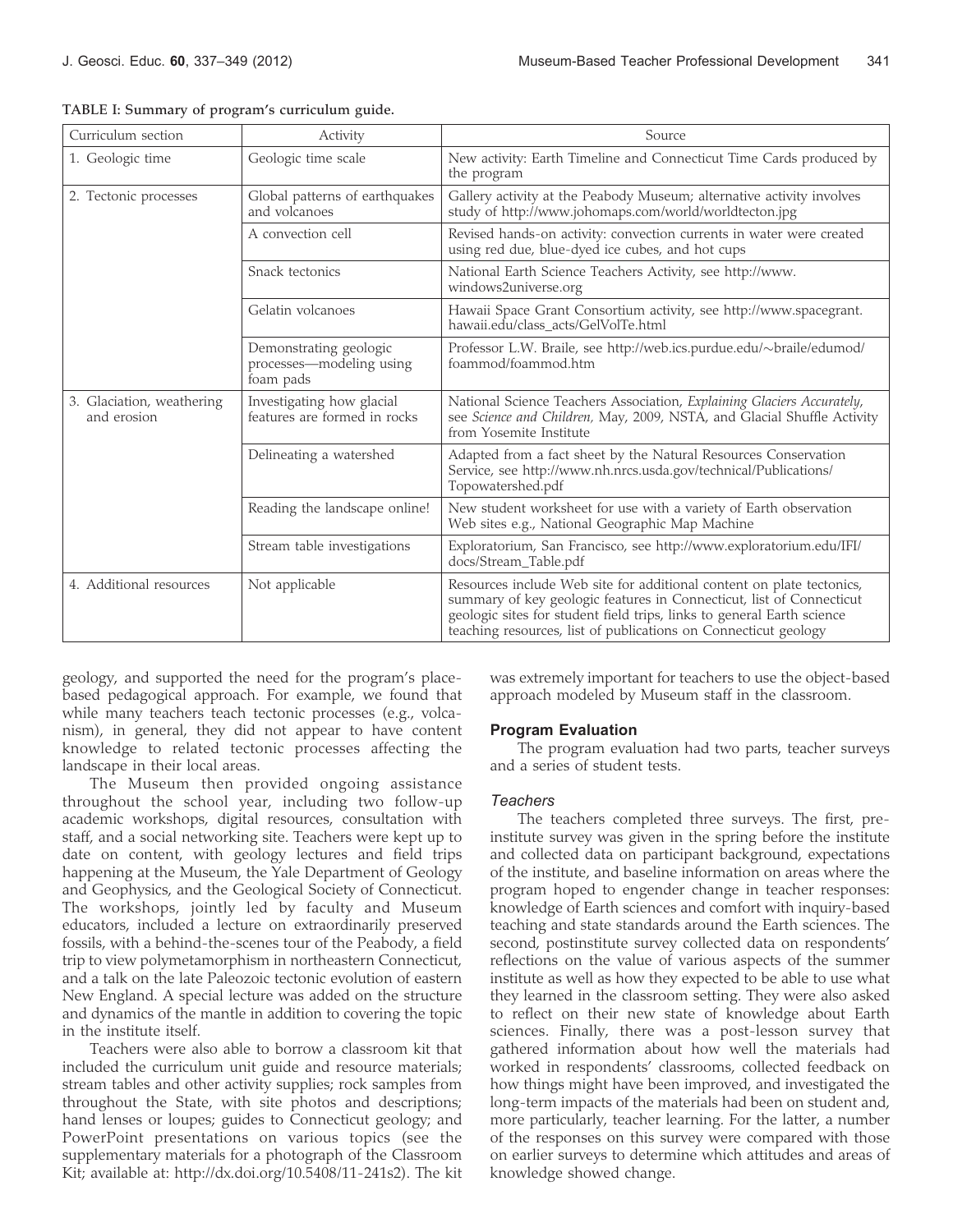In all cases, attitudinal items and items measuring their state of knowledge were structured such that the teachers were asked to indicate the extent to which they agreed with a series of statements, based on a five-point scale. Some of these answers were probed more deeply with open-ended questions.

#### **Students**

An identical student test was administered on three occasions during the program. The first, termed the "baseline posttest," was administered in the teacher's classroom during spring 2009, prior to attendance at the institute. These results from this first test provided data regarding how a (presumably) typical class would respond to the test in the absence of the teacher having participated in the program. The following academic year  $(2009-2010)$  the teachers administered the test to their class twice, once as a pretest at the beginning of the school year and again as a posttest after having taught the curriculum. Posttest scores were compared with both the pretest, to examine score increases as a function of having taken the class, and to the baseline posttest to examine increases compared with what might be expected at the end of the year in the absence of Peabody Fellows' lessons.

The student test instrument (see the Student Assessment Instrument; available at: http://dx.doi.org/10.5408/11- 241s3) was designed to mimic Connecticut Mastery Tests, and was written and piloted in collaboration with the resource development teachers. It included 13 multiplechoice questions and 3 short-answer science process skills questions. The teachers themselves scored the multiplechoice questions, while the short-answer questions were graded by trained volunteers at the Museum to ensure intergrader reliability.

The process of scoring the short-answer questions began with the production of a scoring rubric by the evaluator and the project team. Initially, the teachers were asked to score the short-answer items by using the rubric, but it became quickly apparent that the teachers were interpreting the rubric differently, and that inter-rater reliability was a serious problem. To combat this, four volunteers were selected at the Museum to act as scorers, and these four people scored all the baseline, pre-, and posttests. They were introduced to the task through three multihour training sessions with the evaluator and project leaders. There, the team worked together to develop a shared understanding of how the rubric should translate to scores on the items by independently scoring several students' responses and then comparing the answers. Only when it became clear that there was a consistent understanding of what scores should be given to the individual items did the volunteers do any of the scoring on their own, and even then they worked in pairs so that they could discuss particularly difficult-to-score responses. Although no formal measure was done of inter-rater reliability, it was clear by the end that it was very high.

## RESULTS

The evaluation results of the program provide the primary means for assessing its effectiveness, how the program could be implemented by others, and suggestions for the future. Of the 47 teachers who participated in the

institute, 44 completed the post-institute survey. Thirty teachers taught the full curriculum in their classroom, and 23 completed the post-lesson teacher survey form. Pre- and posttest student data were submitted by 27 of the teachers, representing over 500 students. Of the other 20 teachers, approximately 10 reported teaching elements of the material, and the other 10 dropped out of the program after the summer for personal reasons or because their grade assignments changed. Among the 27 submitting posttest student data, some teachers only submitted multiple-choice answers, reporting that students were too overwhelmed with other tasks to do the short answers, especially on the baseline posttest.

#### Teacher Results

#### Summer Institute

Overall, attitudes toward the institute were very encouraging. Teachers reported that they gained a good deal from the institute, particularly in reference to geological features of the Connecticut landscape, and were looking forward to applying what they had learned to their classrooms. They particularly appreciated being able to develop relationships with other teachers, build their knowledge of the Earth sciences, and understand the ability of the Peabody Museum to act as a resource. When asked specifically about Earth science, teacher responses indicated that the institutes were successful at increasing teachers' comfort at guiding their students to make observations and inferences about the local landscape, as well as teaching their students to analyze and interpret collected data. Openended questions suggested that while participants were very excited about being able to bring the new materials to their students, as well as being able to draw upon the resources and expertise of the Museum, there was some concern that time and curricular constraints would not allow them to do as much with their students as they would like. More details and background data from the post-institute survey report can be found in the supplementary material. (See Teacher Survey Results; available at: http://dx.doi.org/10.5408/11- 241s4.)

#### Lesson Materials

In general, the lessons were well received, and the teachers felt that they were able to teach them without substantial difficulty. Many comments centered on having more materials and activities available for specific topics. As a result of this teacher feedback, several activities were streamlined and the final curriculum added more activities for the classroom, as teachers reported they were having difficulties taking students into the field. Oddly, although 60% said they had been inspired to change the way they taught, only a little over 20% said that the project-designed lessons were significantly different from how they taught the rest of their classes. From the accompanying comments, it appears that some teachers had difficulty completing the inquiry portions of the lessons, which could partly explain the discrepancy between the two responses. More details and background data on the teachers' response to the lesson materials, from the post-lesson survey report, can be found in the supplementary material. (See Teacher Survey Results; available at: http://dx.doi.org/10.5408/11-241s4.)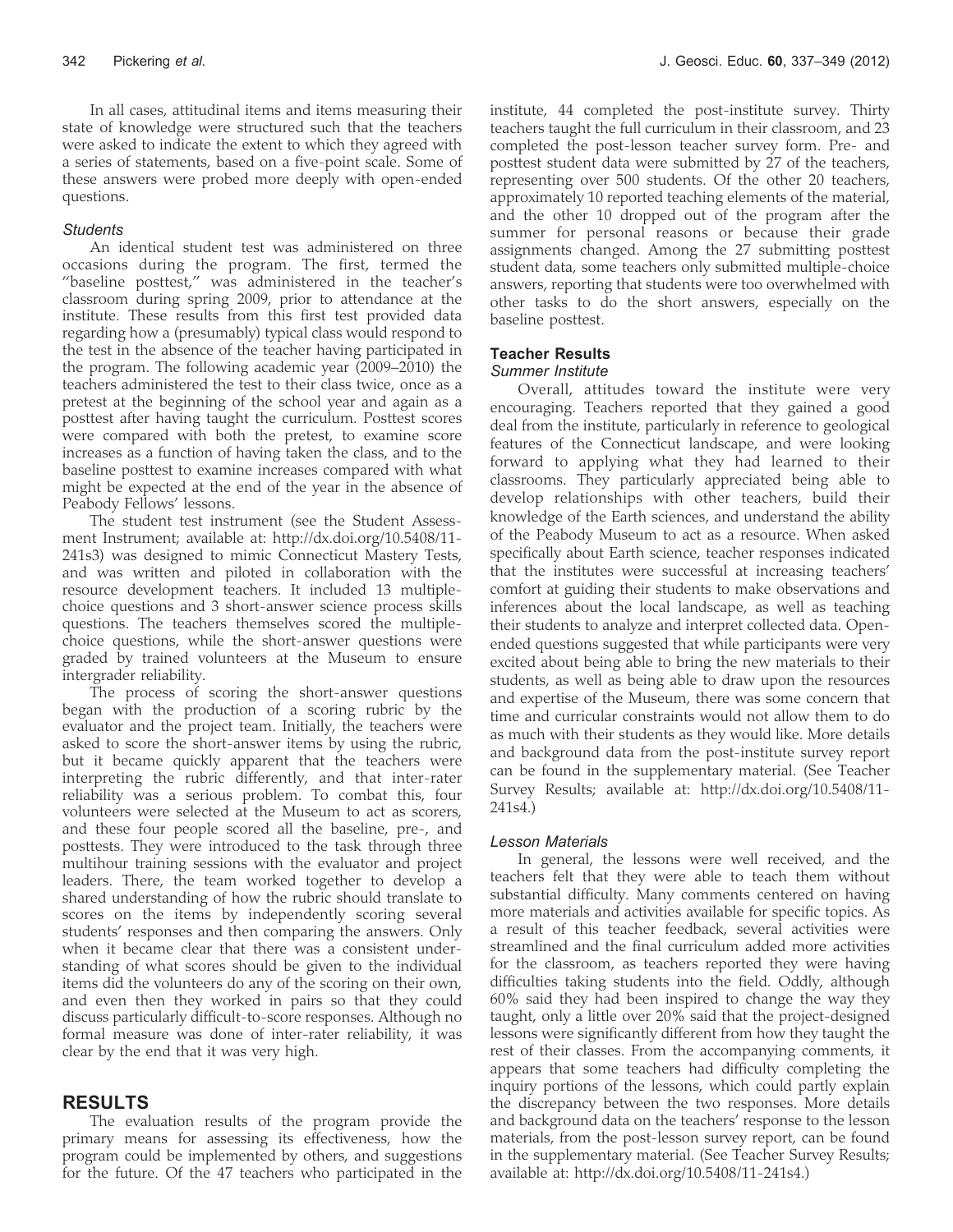| Response                                                                                                                           | Pre-institute<br>survey | Post-lesson<br>survey | $p$ value |
|------------------------------------------------------------------------------------------------------------------------------------|-------------------------|-----------------------|-----------|
| I know a great deal about plate tectonics and its impact on the Earth                                                              | 3.57                    | 4.57                  | < 0.001   |
| I know a great deal about volcanos and their impact on the Earth                                                                   | 3.48                    | 4.19                  | 0.008     |
| I know a great deal about how rivers transform the landscape around them                                                           | 3.43                    | 4.10                  | 0.005     |
| I know a great deal about how different types of rock are formed                                                                   | 3.24                    | 4.14                  | < 0.001   |
| I know a great deal about glaciers and their impact on the Earth                                                                   | 3.29                    | 4.14                  | < 0.001   |
| I understand how to go about determining how landforms were created                                                                | 3.29                    | 3.95                  | 0.016     |
| I know a great deal about local geological features and how they were formed                                                       | 3.10                    | 3.86                  | 0.002     |
| I am confident that I can teach my students how to analyze and interpret geological data                                           | 3.52                    | 4.14                  | 0.015     |
| I am comfortable guiding my students to make inferences about the formation of<br>geological features in the Connecticut landscape | 3.24                    | 4.10                  | < 0.001   |
| I am comfortable guiding my students to make relevant observations about geological<br>features in the Connecticut landscape       | 3.24                    | 4.10                  | 0.001     |

TABLE II: Comparison of teacher responses on the pre-workshop survey and the post-lesson survey on comfort levels with Earth science content and teaching  $(n = 21).$ <sup>1</sup>

<sup>1</sup>Questions 5–12,  $n = 558$ ; questions 14–16,  $n = 423$ .

#### Overall Impact on Attitudes and Skills

The teachers had been asked to respond to a series of questions about their comfort with science and teaching science at both the beginning of the institute and at the time of the post-lesson survey. The pre-institute survey data suggested that the program was likely to have impact on two specific areas, teachers' geoscience content knowledge and their comfort in teaching specific geoscience-related skills. These were two areas that teachers rated low compared with their general comfort with science content and teaching.

As expected, responses to the post-lesson survey indicated that the program's impact on teachers' comfort with general science and science teaching was limited. Teachers in the program already rated their skills in this area



FIGURE 1: Increase in student test scores between the pre- and posttests, for all students who took both tests (questions 5–12,  $n = 558$ ; questions 14–16,  $n = 423$ ). Questions 5, 7, 8, 12, 15, and 16 addressed tectonic processes. Questions 6, 9–11, and 14 addressed glaciers, weathering, and erosion. The Student Assessment Instrument and the Standard Deviation Data information for each item can be found in the supplementary material (available at: http://dx.doi.org/10.5408/11-241s3 and http://dx.doi.org/10.5408/11-241s5.)

very highly (see the Teacher Survey Results; available at: http://dx.doi.org/10.5408/11-241s4.) for supporting data). However, as Table II demonstrates, the teachers did show statistically significant increases regarding teaching their students to analyze and interpret data, and to make observations of and inferences about geological features. Similarly, the teachers were asked to indicate their level of knowledge in various areas of the Earth sciences both prior to the institute and on this survey. In every case, there was a statistically significant increase in knowledge. In particular there were very significant changes (at  $p < 0.01$ ) in teacher responses about their knowledge of plate tectonics, rock formation, and the role of rivers and glaciers in shaping the landscape, which addressed the first outcome of the program. The teachers also responded positively to the program's focus on developing relationships with their peers, felt it had increased their commitment to build their knowledge of Earth science, and were excited about bringing new materials into the classroom as well as being able to draw on the resources and expertise of the Peabody Museum.

#### Student Results

The student test results were very encouraging and strongly suggested the program had impacted their understanding and knowledge of Earth science topics. The results were analyzed according to the learning goals of the program: (1) tectonic processes and (2) glaciers, weathering, and erosion. In developing the test instrument before the full implementation of the project (so we could implement the baseline posttest the preceding academic year) it became clear that some questions were less relevant to the lessons as they were ultimately enacted. To properly measure impact and capture the full measure of student gains, it is important the test instrument is fine tuned to capture the areas that the initiative is designed to impact (Blank and de las Alas, 2009). Therefore, questions 1–4 and 13 were excluded from the analysis. Figure 1 shows the average score for the students on the pre- and posttests for the remaining questions. Multiple-choice items, questions 5–12, had a maximum score of ''1,'' while the short-answer questions, 14–16, had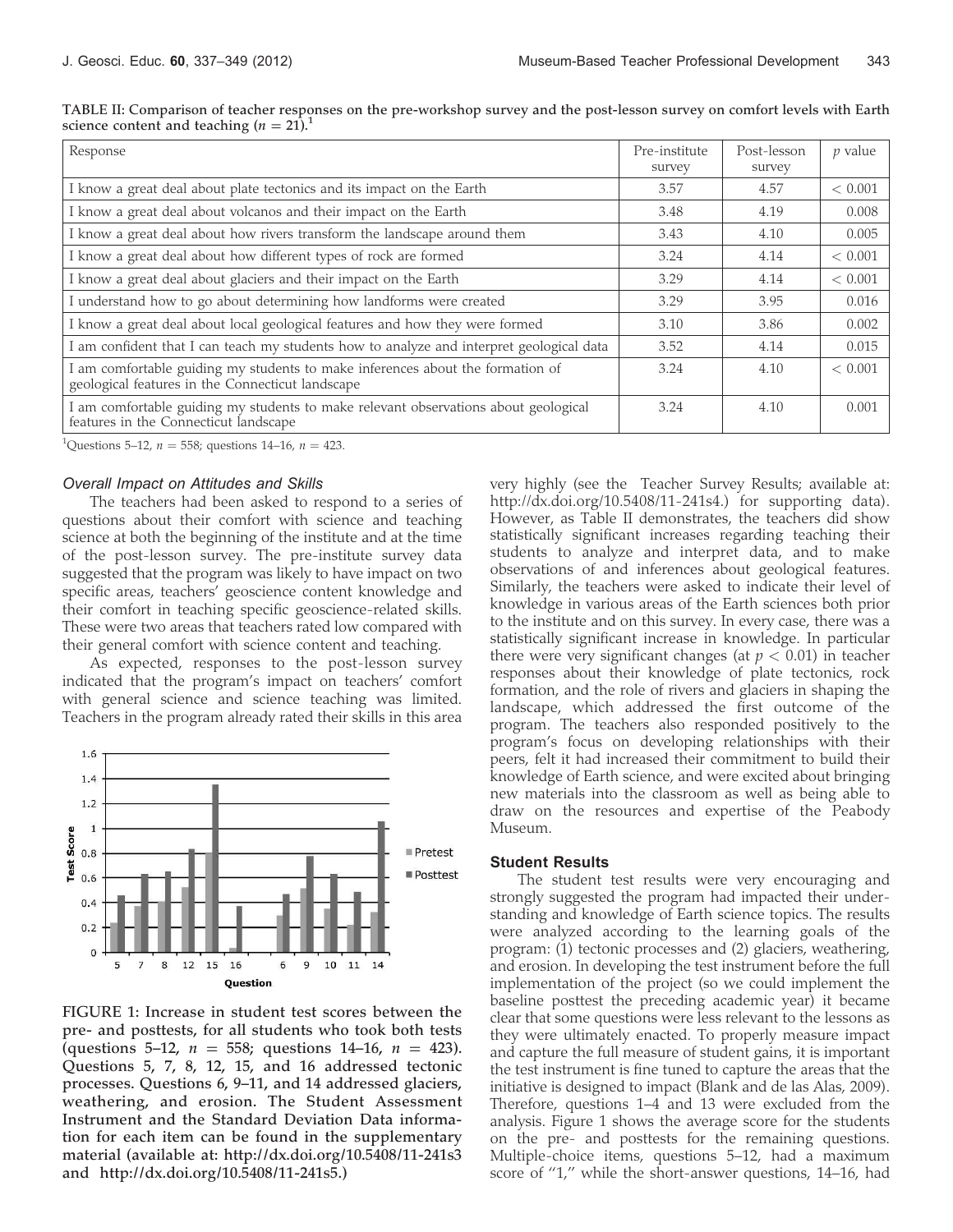| Test question<br>(tectonic processes) | Effect<br>size | Test question<br>(glaciers and erosion) | Effect<br>size |
|---------------------------------------|----------------|-----------------------------------------|----------------|
| 5                                     | 0.34           |                                         | 0.28           |
|                                       | 0.40           |                                         | 0.44           |
|                                       | 0.37           | 10                                      | 0.43           |
| 12                                    | 0.53           | 11                                      | 0.45           |
| 15                                    | 0.59           | 14                                      | 0.77           |
| 16                                    | 0.39           |                                         |                |

TABLE III: Effect sizes for the difference between the pre- and posttests, for all students who took both tests.

maximal point values of "2," "2," and "3," respectively. Student posttests were compared to their own pretests by using paired sample Student's  $t$ -tests, $3$  so only students who completed both tests were included in the analysis. These tests show the likelihood that the difference between the two means would occur purely because of chance, with a statistically significant difference being one with a likelihood of the difference occurring by chance of less than 5% ( $p =$ 0.05). In this case, there were statistically significant increases on the posttest performance (at  $p < 0.001$  or <0.1% likelihood of occurring by chance) for all questions.

Table III shows the effect sizes of the differences between the pretest and the posttest for each item and for the test scores as a whole. While significance tests show the likelihood of the difference being because of chance, effect sizes show, on an absolute scale, how large the difference is.<sup>4</sup> Typically, an effect size of 0.2 is considered small, one of 0.5 medium, and one of 0.8 large (Cohen, 1992). As the table demonstrates, most of the effect sizes for individual items are near or in the medium range—the students' improvements on those items were not remarkable by themselves—but the effect sizes for the students' combined scores on the questions in the two areas were quite large at 1.08 (tectonic processes) and 1.13 (glaciers, weathering, and erosion), respectively.

To put this into context, a recent meta-analysis of studies on student gains as a result of teacher professional development (Blank and de las Alas, 2009) found less than 25% demonstrated an effect size of 0.4 or greater. Hattie (2009) has made the case that the average overall impact of a teacher on student learning as measured by a change in performance on a pre-and posttest would be expected to be around an effect size of 0.4 in the absence of any effective intervention. Demonstrated differences larger than this would be considered noteworthy, while smaller ones would show an intervention that is not particularly effective when compared to the general teaching practice. Compared with Hattie's findings on the average total effect size, the effect sizes found for the students' change in overall test scores are far and above Hattie's criteria for a successful intervention.

The students were clearly able to answer the test questions far better after the lessons were introduced, and this change in ability seems to be far larger than one might expect from an average learning experience. Still, this is not conclusive. Since the test focused on information that is expected to be part of the classrooms' curricula, it is possible that these gains are entirely associated with the overall experience of being in the class rather than because of the benefits of the teachers' participation in the Fellows program, and it is possible that the teachers involved in the program are sufficiently above average to show effect sizes at such high levels. The more interesting analysis, therefore, involved looking at the pre- and posttests from 2009 to 2010 in comparison with the baseline posttests given in the spring of 2009, prior to the teachers' participation in the program.

The expected result if the student groups were comparable from one year to the next (as is likely in the same school) would be that (1) the baseline posttest scores would be higher than the pretest scores from the fall of 2009, indicating that the students had learned some material examined on the test in the previous year, without the teachers having the benefit of the training, and (2) if the program was effective, the posttest scores in the spring of 2010 would be higher than both the pretest scores from fall 2009 and the baseline posttests from spring 2009. This latter result would indicate that the students both learned the material (since they did better than on the pretests) and they learned it better than they had the previous year (since they scored better than the students who took the baseline posttest). This design incorporates both the idea of a pre-/ posttest and a historical comparison, both of which are common in educational research but which are rarely done in concert.

Figure 2 shows the results for the 21 teachers who submitted all three types of test. It presents the scores for the total test, including short-answer questions, with a maximum possible score of ''9'' for tectonic processes and ''6'' for erosion, weathering, and glaciation. The scores were analyzed by using independent sample Student's t-tests. When the tests are all taken together (which ends up giving some classes more weight than others since they have more students than others), the trend matches expectations: the pretest scores are the lowest, followed by the baseline posttest scores, and the posttest scores are highest. The differences are highly statistically significant at  $p < 0.001$ .

The effect sizes are also telling. For the learning goal on tectonic processes, the effect size of the difference between the pre- and the posttest is 1.06 (slightly different from the effect found for the matched groups shown above, because these data include some students who took one test and not the other), which is a large effect as noted above. The difference between the baseline-post test and the posttest has an effect size of 0.43, a medium effect showing that the students in the year with the new materials performed at a substantially higher level. Similarly the effect size for questions on glaciers and erosion is 1.06 between the preand posttest, and 0.37 between the baseline test and posttest, again indicating significant improvement.

 $3$  Paired sample Student  $t$ -tests look at the average difference between participants' scores on one measure and the same participants' scores on another measure. They are a more exact means of examining the difference between the measures than would be the case if all of the pretests were to be compared to the posttests without matching. As with all  $t$ -tests, they provide a means of determining the  $p$  value (likelihood of the difference being due to chance) of the difference between the two measures.

 $^4$  Effect sizes are a measure of the difference between two means divided by the standard deviation of the group. For paired samples, the measure is somewhat more complicated, but in essence, it is still a means of determining a difference scaled to the standard deviation of the scores.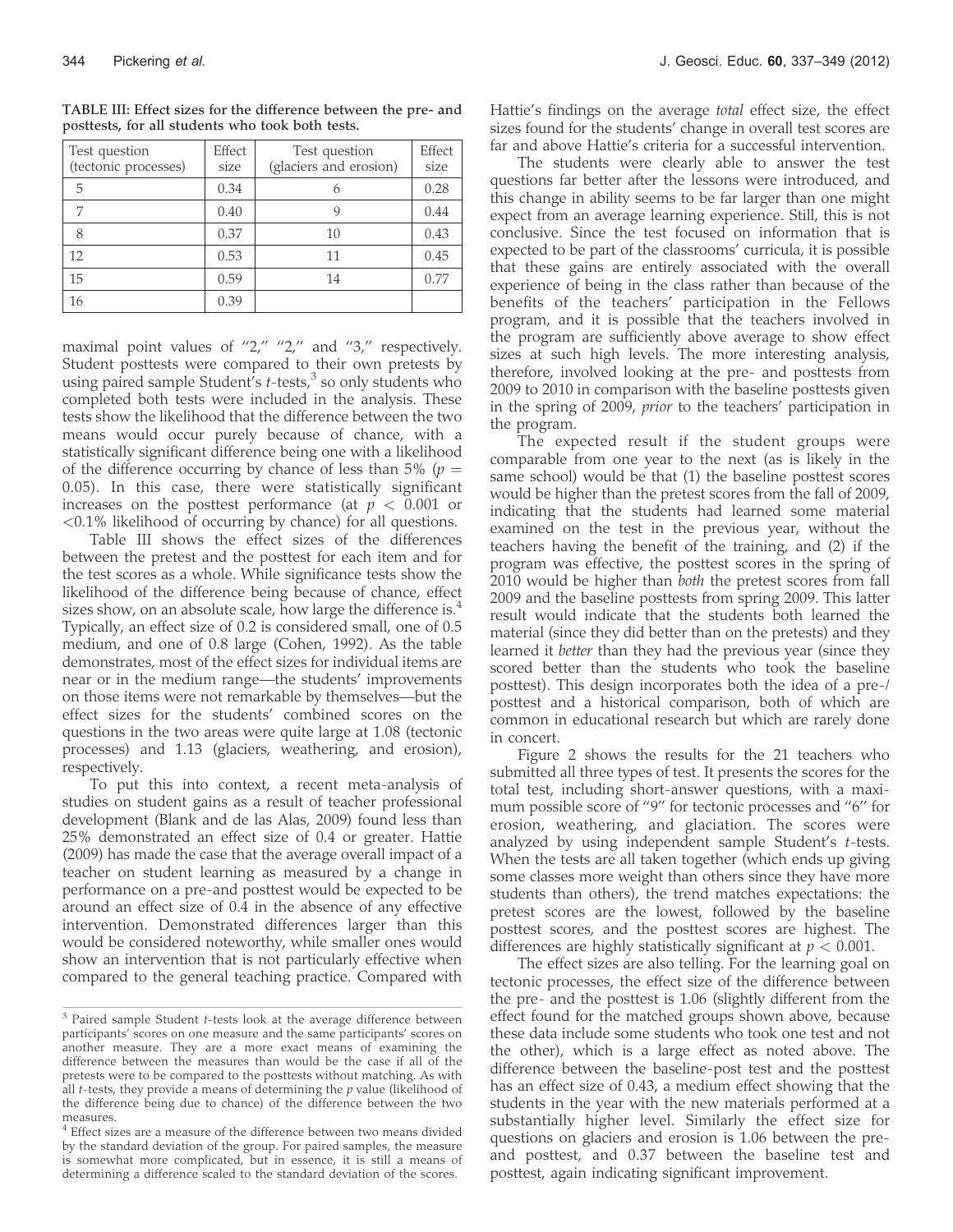

FIGURE 2: Test results for students in classes where teachers submitted the results of all three tests. The standard deviations for each item can be found in the supplemental material (See Standard Deviation Data; available at: http://dx.doi.org/10.5408/11-241s5.) ( $n = 407$ , 416, 413).

Individual classes do not always follow the expected pattern. Fewer results from individual teachers are statistically significant, in part because the low numbers of students in each class mean that differences have to be greater. In some cases, however, they tell a story about what occurred in the class that is substantially different from expectations, as shown in Figures 3 and 4. The effect sizes for these classes are shown in Table IV. For tectonic processes (Fig. 3), seven teachers followed the predicted pattern of scores (the pretest scores are lowest, followed by baseline posttests and then posttests), and six showed posttest scores that were higher than both the pretest and baseline posttest scores, but there was no significant difference between the pretests and

baseline posttests. This latter case implies that there was little significant learning of the tested content prior to the introduction of the new materials and is thus not a criticism of the new materials. However seven teachers showed no significant difference between the baseline posttests and posttests (marked with an \* on Fig. 3), and one showed no real difference between any of the scores (marked with a # on Fig. 3). For glaciers, weathering, and erosion (Fig. 4), 10 teachers followed the predicted pattern of scores (the pretest scores are lowest, followed by baseline posttests and then posttests) and 3 showed posttest scores that were higher than both the pretest and baseline posttest scores, but there was no significant difference between the pretests and baseline posttests. The lower numbers for this latter case, compared to tectonic processes, could be the result of teachers not teaching tectonic processes the previous year. However 4 teachers showed no significant difference between the baseline posttests and posttests (marked with an \* on Fig. 4), and 4 showed either no real difference between any of the scores or baseline posttest scores that were higher than posttest scores (both cases marked with an \* and # on Fig. 4). Overall the results also indicated that 7 teachers showed the predicted pattern for both learning goals, and 3 more showed posttest scores that were higher than pretest and baseline test, but there was no significant difference between the pretest and baseline test.

There are a number of possible reasons for why some of the classrooms might not have shown patterns indicative of an impact of the new materials beyond the obvious explanation that there was no such impact. In some cases, this year's class performed better on the pretest than last year's did on the baseline posttest. Given this, it is impossible to say whether the improvements in the 2009– 2010 class year are because of the materials, because the two classes were so different in their ability to answer test items correctly. This could also explain the two cases for the glaciation scores, where the baseline posttests were higher than the posttests. It might well be that other classes showed



FIGURE 3: Test results for tectonic processes, from classes that completed all three tests, separated by teacher  $(n)$ between 13 and 29). Maximum possible score was 9. Results that do not conform to our expectations are marked with an \* and #, and are further explained in the text.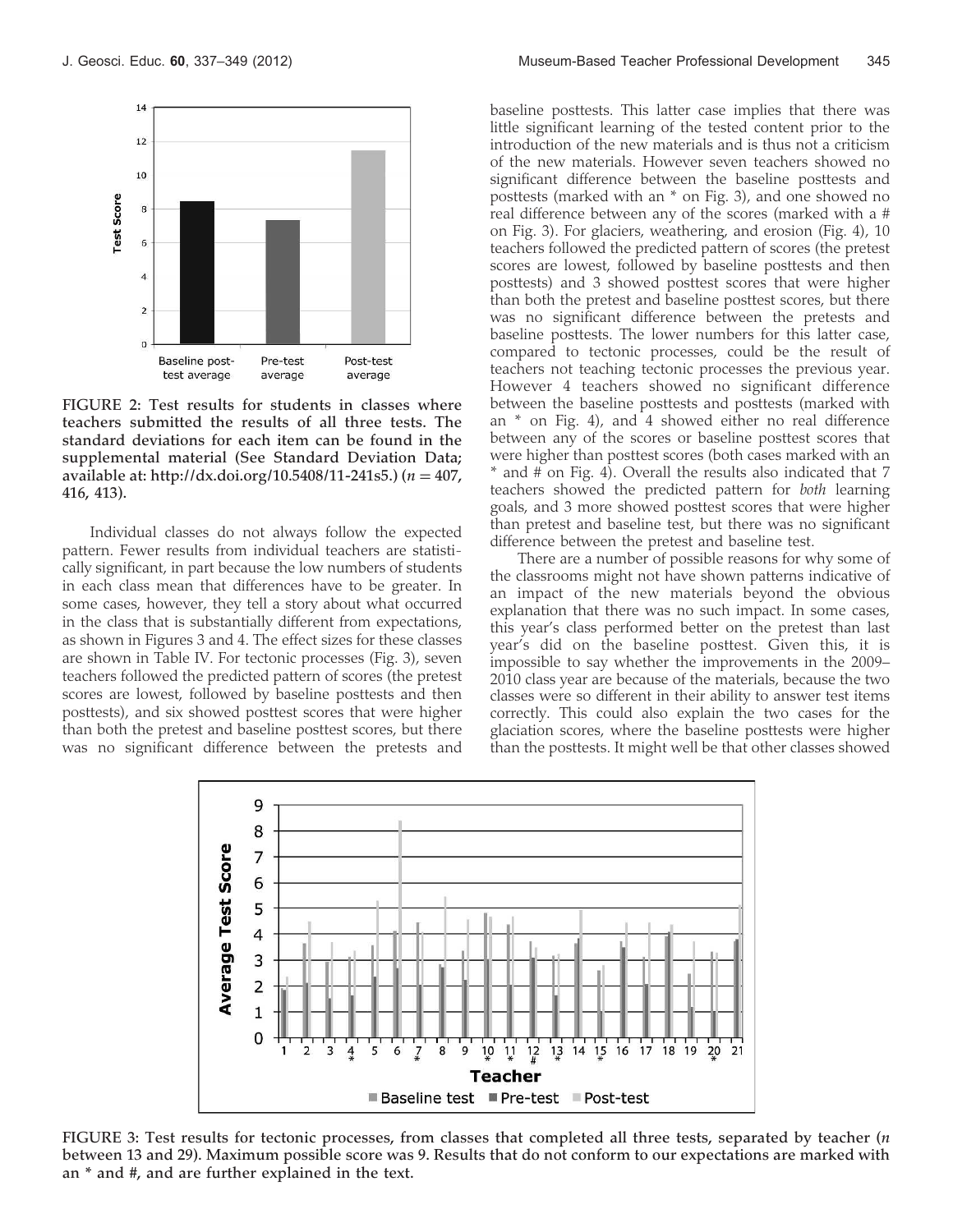

FIGURE 4: Test results for erosion, weathering, and glaciation from classes that completed all three tests, separated by teacher (n between 13 and 29). Maximum possible score was 6. Results that do not conform to our expectations are marked with an \* and #, and are further explained in the text.

similar differences between the different years to make the individual comparisons insignificant. Another possible explanation for a lack of positive findings in those classrooms is that certain teachers might not have used the materials in the way or to the extent that was intended because of, for example, pressures from within their school, the needs of their students, or the constraints of the curriculum.

In summary, 16 of the 21 teachers in the analysis showed results that indicate an increase in performance in at least one learning goal for students that was associated with the introduction of the new materials. Of these, 10 showed positive results for both learning goals. This represents a positive result for the large majority of both teachers and students.

# **CONCLUSION**

Museum-based teacher professional development programs provide an opportunity to engage teachers in up-todate science content, allow them to interact with sciencerich professional communities, enable them to improve their pedagogical skills, and help them develop resources and strategies that engage and sustain student interest (Finkelstein, 2006). The Peabody Fellows program succeeded in achieving both cognitive and affective teacher change, and improving teachers' geoscience knowledge and their comfort with specific geoscience teaching strategies. In terms of affective change, teachers felt more comfort in assisting students to analyze and interpret data, and to make observations of and inferences about geological features,

the first/core learning goal. They also indicated increased content knowledge in both areas that were a focus of the program, i.e., destructive and constructive geological forces.

This study also demonstrates that such programs also can have significant impact on the students themselves. The Peabody Fellows program has successfully improved student outcomes by enhancing their performance on both content and process questions associated with the Earth sciences. The data show a highly statistically significant difference (at a  $p$  value of less than 0.001) between students' performance on the baseline posttest and the posttest for 75% of the teachers who completed all evaluation activities, as well as effect sizes that demonstrate that these are substantial differences. Results were similar for both learning goals of the program. Students improved their understanding of both constructive and destructive geological forces within the context of their own environment.

The study design did have some limitations that need to be considered when drawing conclusions. The data on teacher outcomes is based on self-report surveys rather than independent testing or observation. However, it is generally accepted that such self-report data does provide an accurate predictor of outcomes (Banilower et al., 2007). There is a potential selection bias in the data, as only 60% of teachers who participated in the summer institute delivered complete evaluation results, and those individuals might not be completely representative of the entire group. Finally, the design assumes that students from one year are a suitable control group for students the following year. Since the students are in the same school, same grade, and being taught by the same teacher this seems reasonable, although,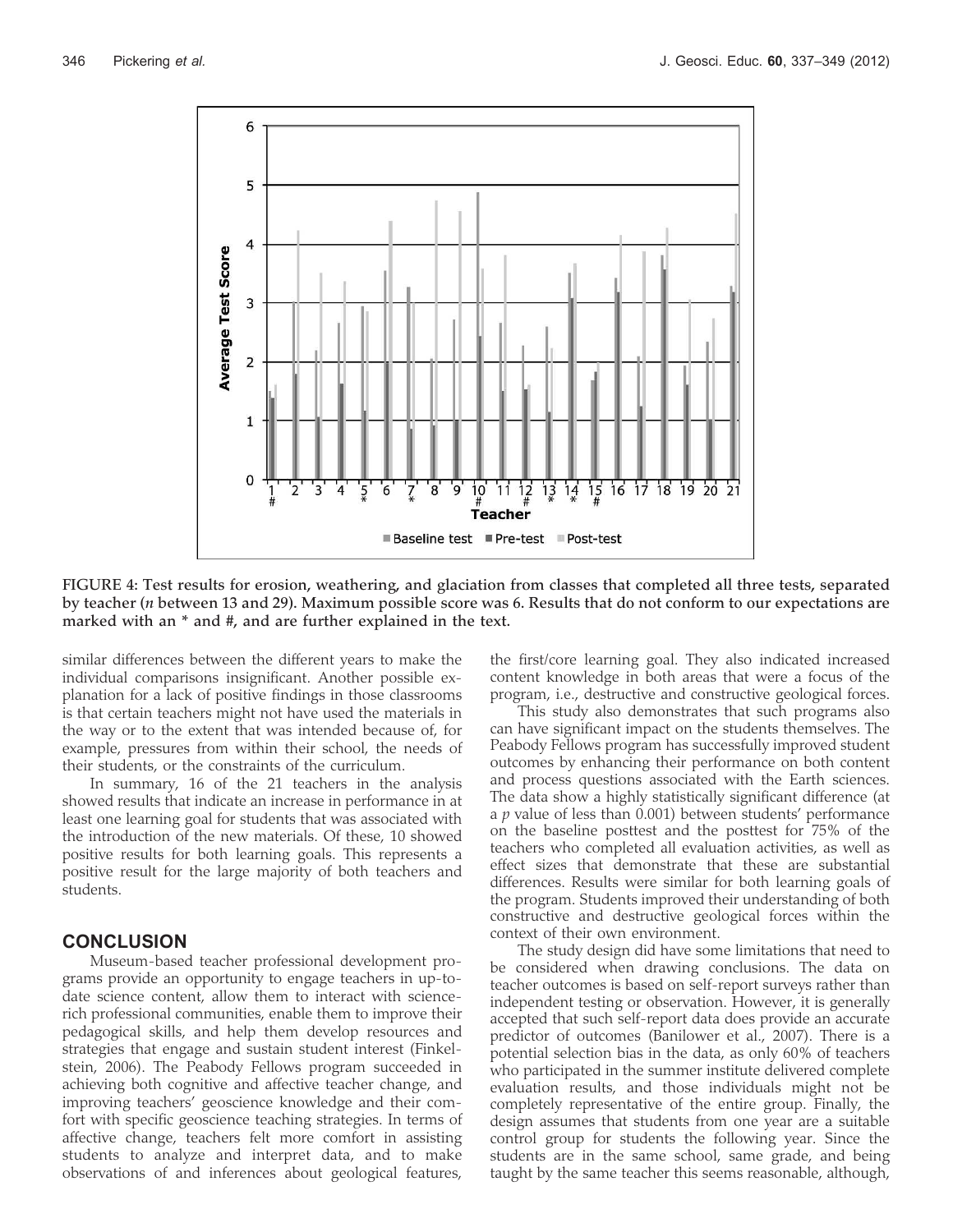| Teacher                   | Effect sizes for erosion, weathering, and<br>glaciation questions |                          |                         | Effect sizes for tectonic processes questions |                         |                          |
|---------------------------|-------------------------------------------------------------------|--------------------------|-------------------------|-----------------------------------------------|-------------------------|--------------------------|
|                           | Baseline vs.<br>pretest                                           | Baseline vs.<br>posttest | Baseline vs.<br>pretest | Baseline vs.<br>posttest                      | Baseline vs.<br>pretest | Baseline vs.<br>posttest |
| 1                         | 0.10                                                              | 0.08                     | 0.22                    | 0.06                                          | 0.37                    | 0.40                     |
| $\overline{2}$            | 0.89                                                              | 0.86                     | 1.84                    | 1.11                                          | 0.58                    | 1.70                     |
| $\ensuremath{\mathsf{3}}$ | 1.00                                                              | 1.03                     | 2.17                    | 1.02                                          | 0.55                    | 1.74                     |
| $\overline{4}$            | 1.01                                                              | 0.47                     | 1.26                    | 1.07                                          | 0.14                    | 1.08                     |
| 5                         | 1.40                                                              | $-0.05$                  | 1.39                    | 0.70                                          | 0.94                    | 1.60                     |
| 6                         | 1.27                                                              | 0.68                     | 2.18                    | 1.24                                          | 4.30                    | 5.56                     |
| 7                         | 2.20                                                              | $-0.23$                  | 1.88                    | 1.67                                          | $-0.28$                 | 1.51                     |
| 8                         | 1.19                                                              | 3.27                     | 4.15                    | 0.09                                          | 1.97                    | 2.08                     |
| $\mathcal{Q}$             | 1.92                                                              | 1.66                     | 3.25                    | 0.93                                          | 0.82                    | 1.61                     |
| 10                        | 2.09                                                              | $-1.05$                  | 0.86                    | 1.48                                          | $-0.08$                 | 1.13                     |
| 11                        | 1.03                                                              | 1.03                     | 1.88                    | 1.78                                          | 0.24                    | 1.88                     |
| $12\,$                    | 0.48                                                              | $-0.48$                  | 0.04                    | 0.32                                          | $-0.13$                 | 0.18                     |
| 13                        | 1.30                                                              | $-0.26$                  | 0.86                    | 0.99                                          | 0.03                    | 0.87                     |
| $14\,$                    | 0.23                                                              | 0.10                     | 0.41                    | $-0.16$                                       | 1.12                    | 0.77                     |
| $15\,$                    | $-0.12$                                                           | 0.28                     | 0.15                    | 1.37                                          | 0.14                    | 1.64                     |
| 16                        | 0.16                                                              | 0.62                     | 0.74                    | 0.21                                          | 0.52                    | 0.66                     |
| $17\,$                    | 0.73                                                              | 1.39                     | 2.35                    | 0.92                                          | 1.04                    | 2.10                     |
| 18                        | 0.21                                                              | 0.45                     | 0.61                    | $-0.11$                                       | 0.36                    | 0.22                     |
| 19                        | 0.33                                                              | 1.25                     | 1.49                    | 0.81                                          | 0.67                    | 1.55                     |
| 20                        | 0.86                                                              | 0.26                     | 1.26                    | 1.62                                          | $-0.03$                 | 1.29                     |
| 21                        | 0.05                                                              | 0.77                     | 0.80                    | $-0.06$                                       | 1.35                    | 1.33                     |

TABLE IV: Effect sizes for the three test comparisons for each teacher.

some of our results indicate this might not be true in all individual classrooms. There could be a cohort effect of students, wherein the students in the year after the institute were academically stronger than those in the previous year, but the change in student composition would have to be correlated with the features of professional development across the different schools, which seems unlikely.

As noted before, the connection between teacher professional development and improved student achievement is intuitive but can be difficult to demonstrate (Yoon et al., 2007). Our evaluation protocol differed from standard practice for many professional development programs in quantifying student outcomes, as well as collecting selfreported data from the teachers themselves. The outcome measures were closely aligned with the program's goals for Earth science learning, with multiple-choice questions testing students' geoscience content knowledge, and the short-answer questions focused more on the inquiry-based science that the program promoted. Using these measures, our results affirm that positive proximal outcomes for the teachers mirror the ultimate outcomes for students. In addition, by including baseline tests from the teachers' previous year's classes, we were able to clearly relate these changes to participation in the Peabody Fellows program, which is often not possible when only pre- and posttests are used.

These results suggest that sustained, ISI-based professional development has positive impacts on both teacher and student knowledge and understanding. As posited by Bevan et al. (2010), in their discussion of how ISIs support and complement K–12 education, our program supports the belief that formal–informal collaborations foster better learning outcomes. It would be interesting to more fully explore, perhaps through extensive interviewing, teachers' thoughts on the value of different aspects of the program compared with their other professional development experiences in Earth science. The literature and our experience would suggest that certain hallmarks of this type of professional development (place-based approach, use of inquiry and hands-on techniques, building a learning community facilitated by museum educators) would be picked out. However there needs to be more research to establish this.

Teacher surveys also identified a direction for future work on providing effective field trip experiences for students, including the need for field sites and resources that are close to the school. Field trips are fundamental to true Earth science literacy (see, for example, Kastens et al., 2009) but it is increasingly hard for teachers to bring students out of the classroom and the participants in the Peabody Fellows program are no exception. Teachers cited the institute field trips as the highlight of their personal learning experience: ''The field trip was informative both in terms of introducing me to some excellent sites, as well as in inspiring me to want to better 'paint the picture' of Connecticut geological history to my students.'' But they still felt the need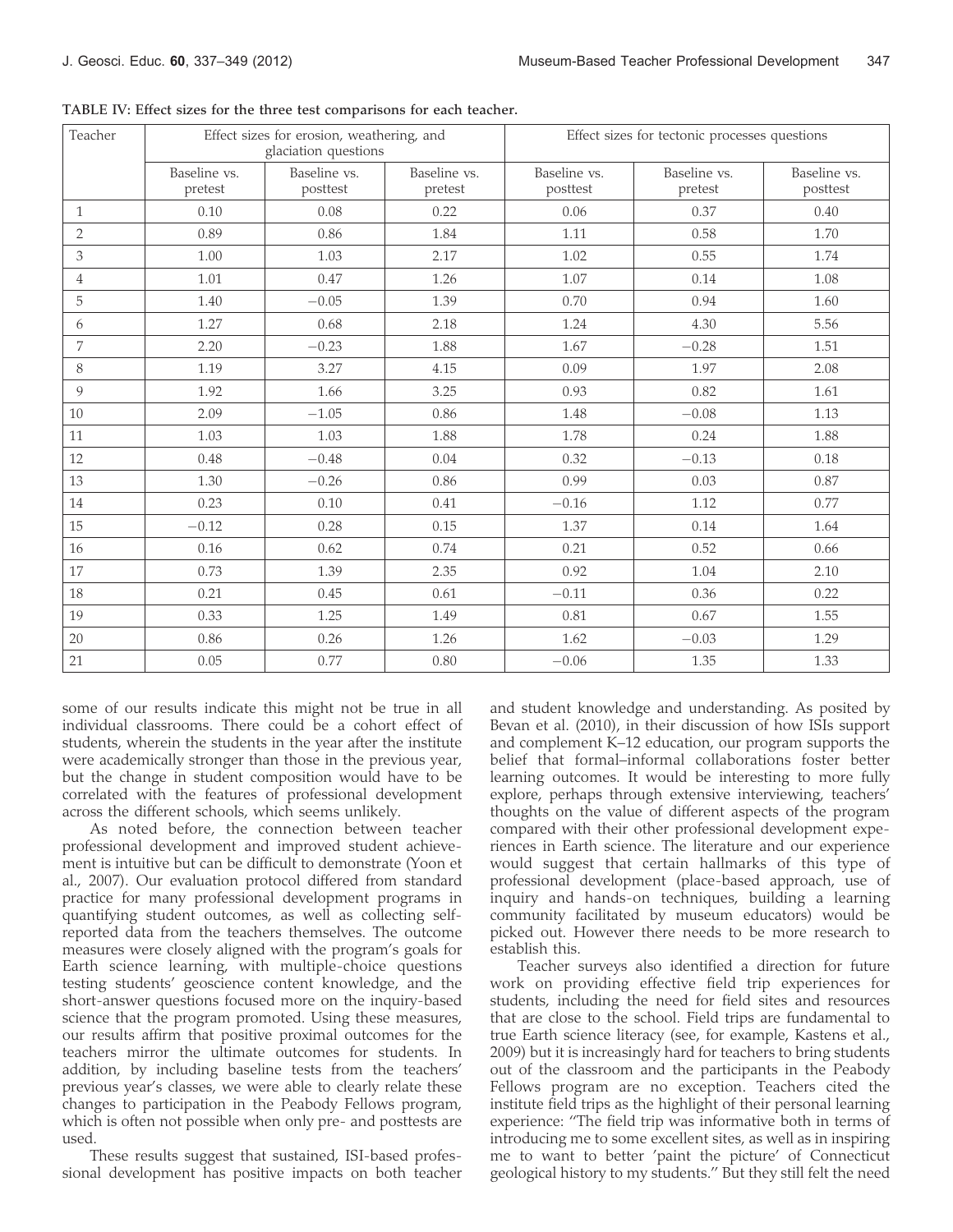for more support in this area, to improve their confidence in leading field trips, and to address the practical challenges of taking students out of the classroom. ISIs are in an excellent position to facilitate this. Not only are they often field trip sites themselves (especially those institutions with outdoor areas), but they also have knowledgeable staff and other resources to help identify appropriate field sites and related background information. This is an area where smaller ISIs can make a significant contribution to teacher professional development within their communities, as such resources must be generated locally rather than regionally or nationally.

Another area that would be interesting to explore in further research would be the effect of how teachers implement the materials. By observing how teachers used the new materials in their classes, it would be possible to determine if there are any differences that could explain why their use seemed to be more effective in some cases than in others. It would also be beneficial to investigate the longerterm impacts of the program on the participants' ongoing geoscience teaching activities. The Museum, through its ongoing networking activities, will keep in contact with the teachers in order to facilitate such a study.

Given the limited number of teachers who take Earth science courses as part of their professional preparation, effective in-service teacher professional development is vital. As McNeal (2010) describes in reference to the geosciences "gap" in K-12 education, "the exposure and knowledge a student receives about the geosciences is often dependent on their teacher's exposure and comfort with the field. This teacher–student phenomenon leads to a vicious cycle, a detrimental feedback loop of limited student geoscience experiences, frequent manifestations of commonly held misconceptions. . .and general devaluing of the field by the public and decision makers.'' The Peabody Fellows is a successful model for a program based in an ISI that provides the type of intensive, hands-on, classroom-focused experience to successfully address this challenge.

#### ACKNOWLEDGMENTS

The Peabody Fellows in Earth Science program was supported by a grant from the National Science Foundation, Directorate of Geosciences, GEO 0807864, under the direction of Jay J. Ague, Jane Pickering, and David M. Heiser. The authors thank the anonymous reviewers for their comments and suggestions.

## **REFERENCES**

Alberts, B. 2009. Making a science of education. Science, 323:15.

- American Geological Institute. 2007. Pulse of Earth science: national status of K–12 Earth science education, state by state, 2007. Available at http://www.agiweb.org/education/ statusreports/2007/index.html (accessed 23 June 2012).
- Astor-Jack, T., McCallie, E., and Balcerzak, P. 2007. Academic and informal science education practitioner views about professional development in science education. Science Education, DOI: 10.1002/sce.20205.
- Bamberger, Y., and Tal, T. 2007. Learning in a personal context: Levels of choice in a free-choice learning environment in science and natural history museums. Science Education, 91:75– 95.
- Banilower, E.R., Heck, D.J. and Weiss, I.R. 2007. Can professional development make the vision of the standards a reality? The

impact of the National Science Foundation's local systemic change through teacher enhancement initiative. Journal of Research in Science Teaching, 44:375–395.

- Barstow, D., and Geary, E. 2001. Blueprint for change: Report from the National Conference on the Revolution in Earth and Space Science Education. Cambridge, UK: TERC. 100 p.
- Bevan, B. 2007. When schools meet museums: Finding a third way. ASTC Dimensions, May:3–7.
- Bevan, B., Dillon, J., Hein, G.E., Macdonald, M., Michalchik, V., Miller, D., Root, D., Rudder, L., Xanthoudaki, M., and Yoon, S, 2010. Making science matter: Collaborations between informal science education organizations and schools. A CAISE Inquiry Group report. Washington, DC: Center for Advancement of Informal Science Education. Available at http://caise.insci.org/ uploads/docs/MakingScienceMatter.pdf (accessed 23 June 2012).
- Birnbaum, S. 2004. Overcoming the limitations of an urban setting through field-based Earth systems inquiry. Journal of Geoscience Education, 52:407–10.
- Blank, R.K., and de las Alas, N. 2009. Effects of teacher professional development on gains in student achievement. Washington DC: Council of Chief State School Officers. 62 p.
- Cohen, J. 1992. A power primer. Psychological Bulletin, 112:155–159.
- Corcoran, S.P., and Evans, W.N. 2008. The role of inequality in teacher quality. In Magnuson, K., and Waldfogel, J., eds., Steady gains and stalled progress: Inequality and the black– white test score gap. New York: Russell Sage Foundation, p. 212–249.
- Council of Chief State School Officers. 2007. State indicators of science and mathematics education 2007. Available at: http:// programs.ccsso.org/content/pdfs/SM%2007%20report% 20part%201.pdf (accessed 23 June 2012).
- Czujko, R., Ivie, R., and Stith, J.H. 2008. Untapped talent: The African-American presence in physics and the geosciences. Melville, NY: American Institute of Physics. 22 p.
- Desimone, L.M., Porter, A.C., Garet, M.S., Yoon, K.S., and Birman, B.F. 2002. Effects of professional development on teachers' instruction: Results from a three-year longitudinal study. Educational Evaluation and Policy Analysis, 24:81–112.
- Finkelstein, D. 2006. Science museums as resources for teachers: An exploratory study on what teachers believe. San Francisco, CA: Center for Informal Learning and Schools. Available at: http://qt.exploratorium.edu/cils/resource.php?resourceID=301 (accessed 23 June 2012).
- Griffiths, P., and Cahill, M. 2009. The opportunity equation: Transforming mathematics and science education for citizenship and the global economy. New York: Carnegie Corporation of New York and Institute for Advanced Study. 63 p.
- Harnik, P.G., and Ross, R.R. 2004. Models of inquiry-based science outreach to urban schools. Journal of Geoscience Education, 52:420–428.
- Hattie, J. 2009. Visible learning: A synthesis of over 800 metaanalyses relating to achievement. Oxford, UK: Routledge. 378 p.
- Howey, K., Brukardt, M.J., and Warren, B., eds., 2008. Putting a stop to dropouts. Access and success in urban schools: preschool through college: Introduction. Cincinnati, OH: Jointly published by the Coalition of Urban Serving Universities, the Urban Educator Corps and the University of Cincinnati, p. v– xv.
- Huntoon, J., Peach, C., and Hopkins, J. 2005. Geoscience education and diversity: vision for the future and strategies for success: Report of the second Geoscience Education Working Group, September 2005. Washington DC: National Science Foundation. 24 p.
- Kastens, K.A., Manduca, C.A., Cervato, C., Frodeman, R., Goodwin, C., Liben, L.S., Mogk, D.W., Spangler, T.C., Stillings, N.A., and Titus, S. 2009. How geoscientists think and learn. EOS, 90:265–272.